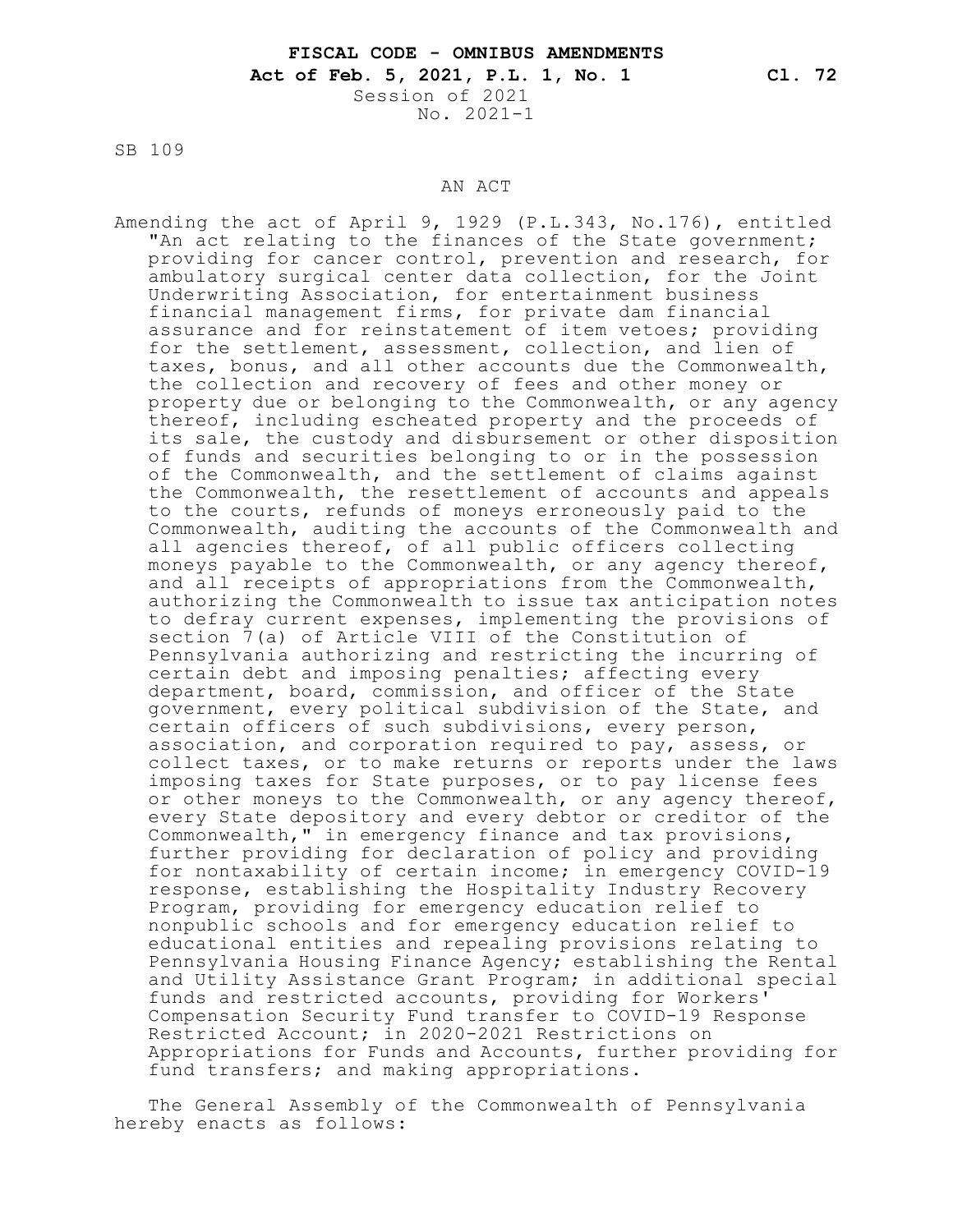Section 1. Section 101-A of the act of April 9, 1929 (P.L.343, No.176), known as The Fiscal Code, added March 27, 2020 (P.L.30, No.10), is amended to read: Section 101-A. Declaration of policy.

The General Assembly finds and declares as follows: (1) There are circumstances under which it is impossible to effectively comply with law relating to State finance or State tax.<br>(2) W

When circumstances under paragraph (1) arise, it is necessary for Commonwealth agencies to exercise [temporary] powers and duties set forth in this article. Section 1.1. The act is amended by adding sections to read: **Section 104-A. Nontaxability of certain income.**

**(a) Forgiveness of Paycheck Protection Loans.--**

**(1) For the purposes of computing the tax under Article III of the act of March 4, 1971 (P.L.6, No.2), known as the Tax Reform Code of 1971, the classes of income under section 303 of the Tax Reform Code of 1971 shall not include any amount which is excluded from Federal gross income under sections 276 and 278(a) of the COVID-related Tax Relief Act of 2020, enacted as Subtitle B of Title II of Division N of the Consolidated Appropriations Act, 2021 (Public Law 116-260, 134 Stat. 1182).**

**(2) For the purposes of Article III of the Tax Reform Code of 1971, no deduction may be disallowed for an expense that is otherwise deductible if the payment of the expense results in forgiveness of a covered loan under paragraph (1).**

**(b) Payment received by individuals.--For the purposes of computing the tax under Article III of the Tax Reform Code of 1971, the classes of income under section 303 of the Tax Reform Code of 1971 shall not include a payment received by an individual from the United States under section 2201 through the Coronavirus Aid, Relief, and Economic Security Act (Public Law 116-136, 134 Stat. 281) or sections 272 and 273 of the COVID-related Tax Relief Act of 2020, enacted as Subtitle B of Title II of Division N of the Consolidated Appropriations Act, 2021 (Public Law 116-260, 134 Stat. 1182).**

**Section 134-C. Hospitality Industry Recovery Program.**

**(a) County block grants.--From money appropriated to the department for COVID Relief - County Block Grant - Hospitality Industry Recovery Program, each county shall receive an amount equal to the population proportion amount as determined by paragraph (2). The following shall apply:**

**(1) The department shall distribute funding to counties under this subsection on or before February 28, 2021.**

**(2) For purposes of this subsection, the population proportion amount shall be determined as follows:**

**(i) divide:**

**(A) the population estimate of the county; by**

**(B) the sum of the population estimates of all counties; and**

**(ii) multiply the quotient under subparagraph (i) by the total amount appropriated for COVID Relief - County Block Grant - Hospitality Industry Recovery Program.**

**(3) For purposes of this subsection, a county's population shall be equal to the published estimate by the United States Census Bureau Population Estimates Program for calendar year 2019.**

**(b) County Block Grant - Hospitality Industry Recovery Program.--The County Block Grant - Hospitality Industry Recovery**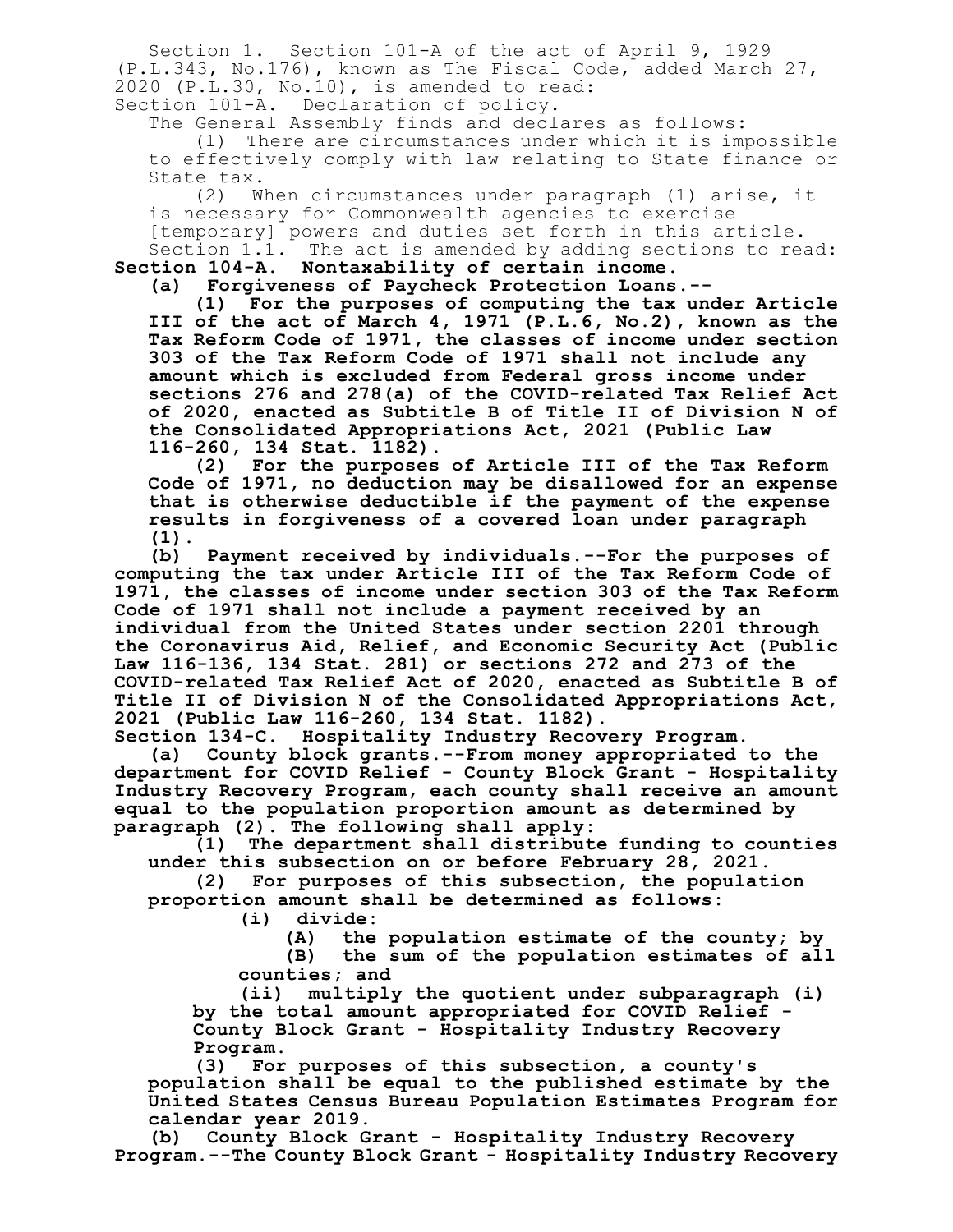**Program is established within the department. The following shall apply to the program:**

**(1) No later than March 1, 2021, each county that receives a block grant under this section shall contract with one or more CEDO or CDFI designated to serve that county to award grants under this subsection.**

**(2) Subject to the prohibition under subparagraph (ii), grants may be awarded to eligible applicants for the purpose of alleviating revenue losses and paying eligible operating expenses. The following shall apply to grants awarded under this subsection:**

**(i) A grant awarded to an eligible applicant under this subsection may not exceed \$50,000.**

**(ii) A grant may not be awarded to pay for the same eligible operating expenses for which an eligible applicant receives or received payment, reimbursement or loan forgiveness from the following sources:**

**(A) The CARES Act or Consolidated Appropriations Act, 2021 money that is not required to be repaid to the Federal Government.**

**(B) The act of May 29, 2020 (P.L. , No.2A), known as the COVID-19 Emergency Supplement to the General Appropriation Act of 2019.**

**(3) The receipt of a loan or grant issued under the authority of the Federal Government or the Commonwealth shall not disqualify an applicant from eligibility for a grant under this section.**

**(4) Priority in the awarding of grants shall be given to eligible applicants that:**

**(i) have not received a loan or grant issued under the authority of the Commonwealth or the Commonwealth's political subdivisions or by the Federal Government under the CARES Act or Consolidated Appropriations Act, 2021;**

**(ii) were subject to closure by the proclamation of disaster emergency issued by the Governor on March 6, 2020, published at 50 Pa.B. 1644 (March 21, 2020), and any renewal of the state of disaster emergency; or**

**(iii) can demonstrate a reduction in revenue which meets one of the following:**

**(A) A reduction in gross receipts of 50% or more for the period beginning after March 31, 2020, and ending before December 31, 2020, in comparison to the period beginning after March 31, 2019, and ending before December 31, 2019.**

**(B) If the eligible applicant was not in operation during the entire comparison period under clause (A), but was in operation on February 15, 2020, a monthly average reduction in gross receipts of 50% or more for the period beginning after March 31, 2020, and ending before December 31, 2020, in comparison to the period beginning after January 1, 2020, and ending before April 1, 2020.**

**(5) The following shall apply to applications:**

**(i) Applications for grants under this section shall be in a form determined by a county with input from a CEDO or CDFI processing the applications on behalf of a county and shall contain documentation as required by the county. Applications shall be available electronically.**

**(ii) By March 15, 2021, each CEDO or CDFI shall receive and consider applications on a rolling basis until funding for grants received by the county under**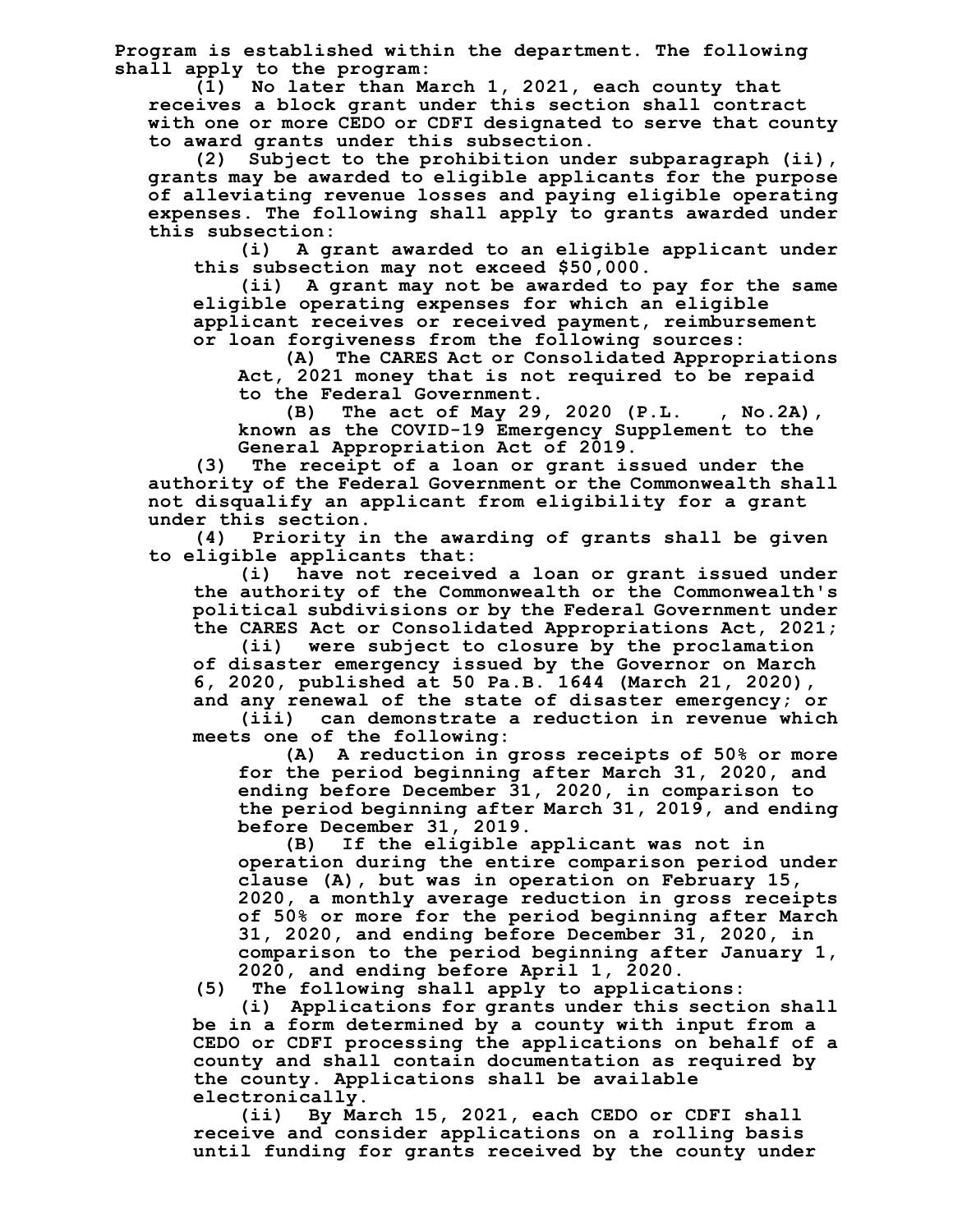**subsection (a) in which the CEDO or CDFI is designated to perform services has been exhausted, or June 15, 2021, whichever occurs first.**

**(6) The following shall apply to reviewing applications: (i) By July 15, 2021, each CEDO or CDFI shall**

**approve or disapprove applications for grants under the program.**

**(ii) Upon approving an application under subparagraph (i), a CEDO or CDFI shall enter into a grant agreement with the eligible applicant in order to award**

**the grant. (iii) The grant agreement required under subparagraph (ii) shall explain the terms and conditions of the grant, including each applicable law, statute and reporting requirement.**

**(iv) The grant agreement under subparagraph (ii) may be electronically signed and returned to the CEDO or CDFI that approved the application.**

**(7) An eligible applicant or authorized representative of the eligible applicant making application to the program must certify in good faith to each of the following:**

**(i) The eligible applicant was in operation on February 15, 2020, and, if required, paid income taxes to the Federal and State Government, as reported on individual or business tax returns.**

**(ii) The eligible applicant remains in operation and does not intend to permanently cease operations within one year of the date of application.**

**(iii) COVID-19 has had an adverse economic impact on the eligible applicant which makes the grant request necessary to support the ongoing operations of the eligible applicant.**

**(iv) The grant will be used to pay for COVID-19-related economic impacts.**

**(v) During the period beginning on January 1, 2021, and ending on June 30, 2021, the applicant has not and will not receive another grant under this program.**

**(vi) An eligible applicant or authorized representative of the eligible applicant must certify that the information provided in an application to the program and the information provided in all supporting documents and forms is true and accurate in all material respects. An eligible applicant or an authorized representative of the eligible applicant that knowingly makes a false statement to obtain a grant under the program is punishable under penalty of perjury and fines pursuant to 18 Pa.C.S. § 4904 (relating to unsworn falsification to authorities).**

**(8) The following shall apply to the awarding of grants under this subsection:**

**(i) A CEDO or CDFI contracted to award grants may award grants in increments of \$5,000, not to exceed the limitation under paragraph (2)(i).**

**(ii) A fully executed grant agreement as required under paragraph (6) is required prior to disbursement of grant funds.**

**(iii) The aggregate amount of all grants awarded may not exceed the amount of money received by the county under subsection (a) in which the CEDO or CDFI is designated to perform services for the County Block Grant - Hospitality Industry Recovery Program.**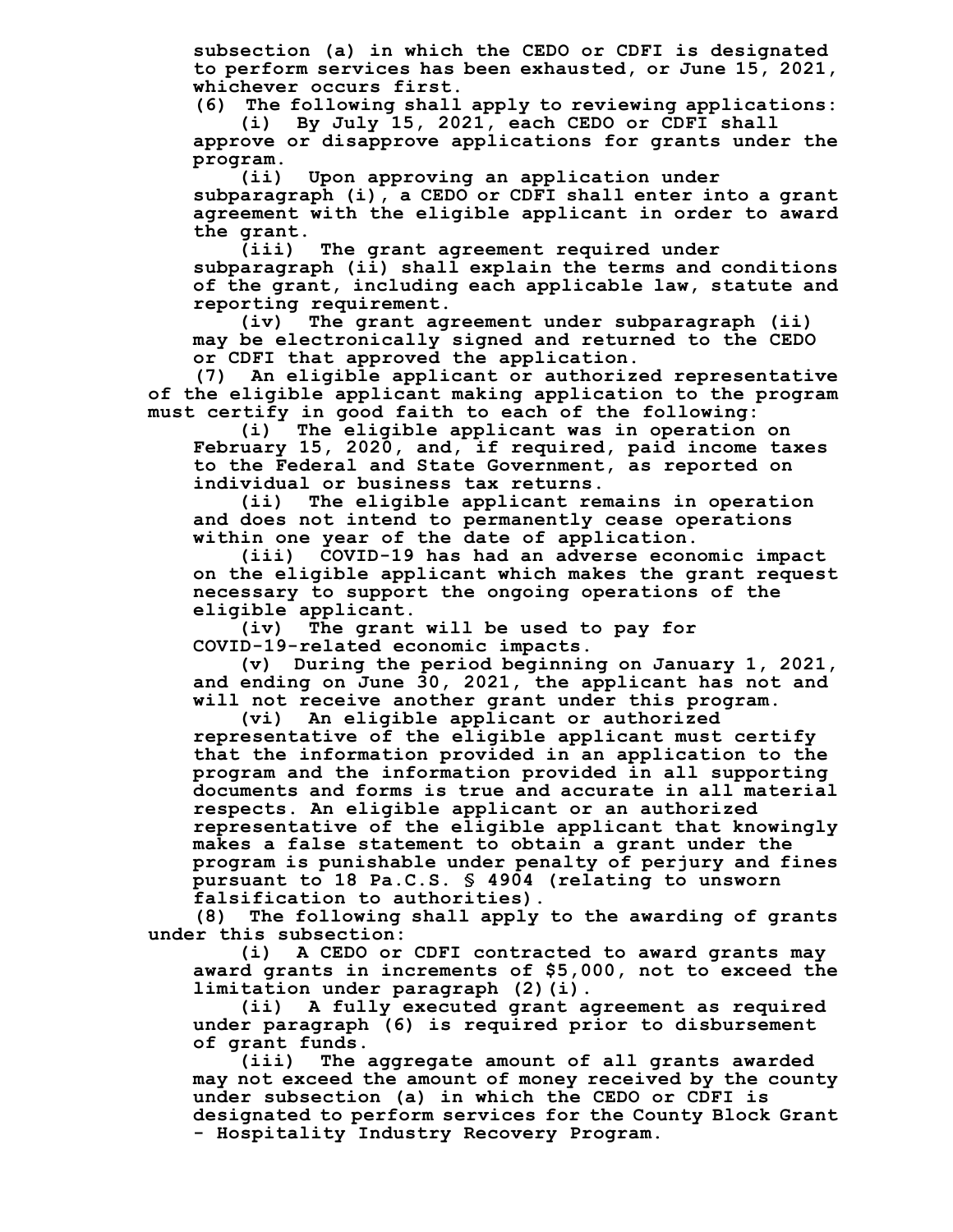**(9) A CEDO or CDFI may charge a fee not to exceed \$500 per completed and reviewed grant application. Fees charged under this paragraph shall be deducted from the total amount of money distributed to the county under subsection (a) in which the CEDO or CDFI is designated to perform services for the County Block Grant - Hospitality Industry Recovery Program and may not reduce the amount of the grant awarded to an eligible applicant.**

**(10) Each grant awarded under this subsection shall be paid to eligible applicants by July 31, 2021.**

**(11) A county providing grants under this subsection shall compile a report, which shall include the following:**

**(i) A list of each grant awarded under the program.**

**(ii) The name and address of each grant recipient.**

**(iii) The amount of the grant and a description of the financial impact to the grantee for which the grant was awarded.**

**(iv) The name of the CEDO or CDFI that processed the grant.**

**(12) A report required under paragraph (11) shall be submitted to the department by August 31, 2021. The department shall prepare a consolidated report with information from all counties and shall submit the report to the chairperson and minority chairperson of the Appropriations Committee of the Senate and the chairperson and minority chairperson of the Appropriations Committee of the House of Representatives by September 30, 2021. The report shall also be posted and maintained on the county's and department's publicly accessible Internet website.**

**(13) A county awarding grants and a CEDO or CDFI processing grants on behalf of a county under this subsection shall provide documentation to the Department of the Auditor General or the department, upon request, for purposes of an audit review.**

**(14) The department is prohibited from placing any additional stipulations on counties that are in addition to this section.**

**(c) Return of unused funds.--A county receiving a block grant under subsection (a) that does not expend its entire distribution on the program by August 15, 2021, shall return any unused funds to the State Treasurer for deposit into the Workers' Compensation Security Fund.**

**(d) (Reserved).**

**(e) Definitions.--The following words and phrases when used in this section shall have the meanings given to them in this**

**subsection unless the context clearly indicates otherwise: "CDFI." A community development financial institution that is certified by the United States Department of the Treasury, is headquartered in this Commonwealth, is part of the 17-member Pennsylvania CDFI network and primarily provides business loans to low-to-moderate income individuals and business owners.**

**"Certified economic development organization" or "CEDO." An economic development organization that has been certified by the Pennsylvania Industrial Development Authority or an economic development organization that serves more than one county and is accredited by the International Economic Development Council.**

**"Consolidated Appropriations Act, 2021." The Consolidated Appropriations Act, 2021 (Public Law 116-260, 134 Stat. 1182).**

**"Department." The Department of Community and Economic Development of the Commonwealth.**

**"Economic development organization." A local development district, an industrial development agency, industrial resource**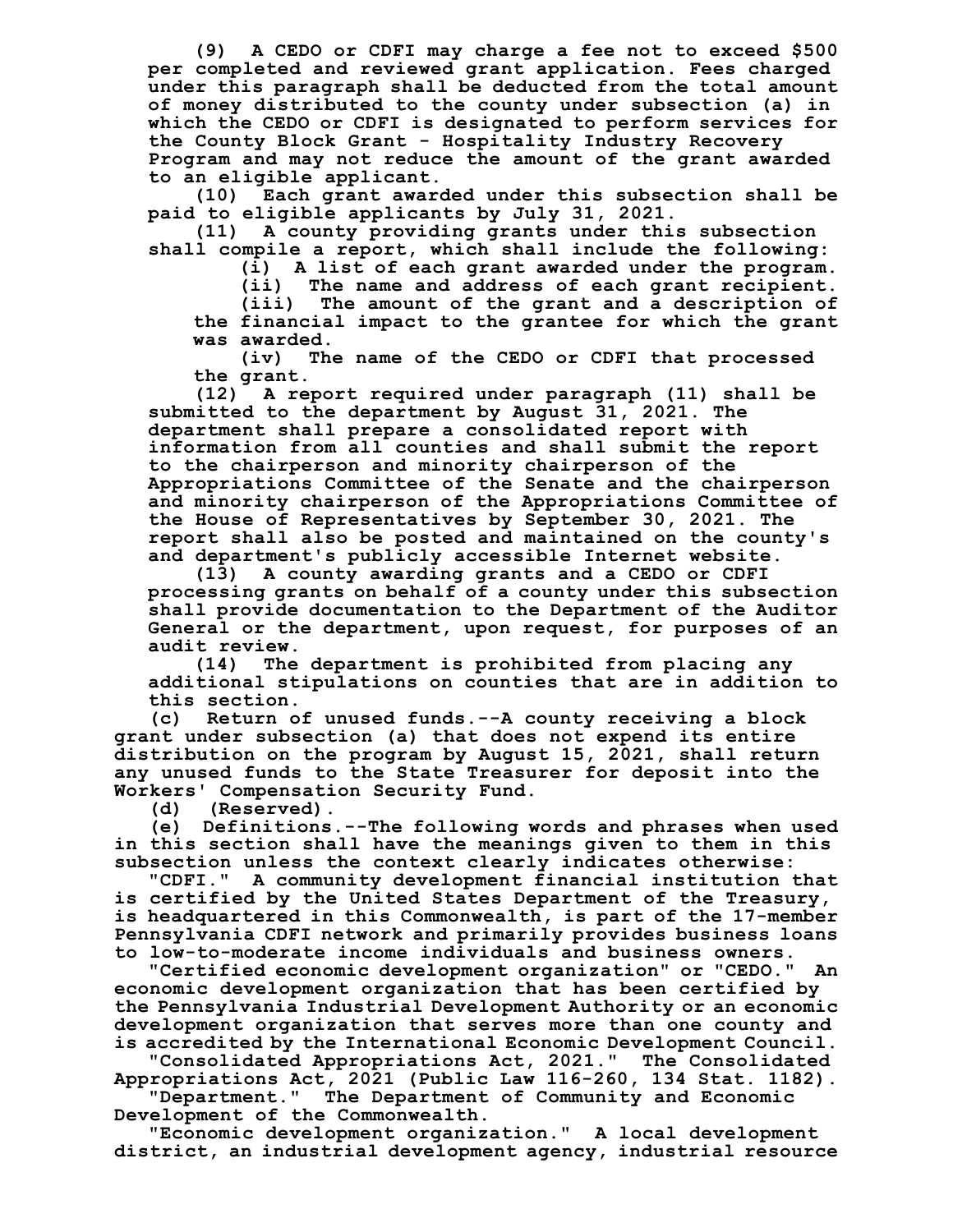**center, redevelopment authority, community development financial institution or any other nonprofit economic development organization that is certified to participate in the Pennsylvania Industrial Development Authority loan program.**

**"Eligible applicant." A for-profit entity that meets each of the following:**

**(1) Is not publicly traded.**

**(2) Experienced a reduction in revenue in calendar year 2020, measured as follows:**

**(i) the applicant had gross receipts during the first, second, third or fourth quarter in calendar year 2020 that demonstrate at least a 25% reduction from the applicant's gross receipts during the same quarter in calendar year 2019;**

**(ii) if the applicant was not in business during the first or second quarter of calendar year 2019, but was in business during the third and fourth quarters of calendar year 2019, the applicant had gross receipts during the first, second, third or fourth quarter of calendar year 2020 that demonstrate at least a 25% reduction from the applicant's gross receipts during the third or fourth quarter of calendar year 2019;**

**(iii) if the applicant was not in business during the first, second or third quarter of calendar year 2019, but was in business during the fourth quarter of calendar year 2019, the applicant had gross receipts during the first, second, third or fourth quarter of calendar year 2020 that demonstrate at least a 25% reduction from the fourth quarter of calendar year 2019;**

**(iv) if the applicant was not in business during calendar year 2019, but was in operation on February 15, 2020, the applicant had gross receipts during the second, third or fourth quarter of calendar year 2020 that demonstrate at least a 25% reduction from the gross receipts of the entity during the first quarter of calendar year 2020; or**

**(v) an applicant that was in operation in all four quarters of calendar year 2019 is deemed to have experienced the revenue reduction in subparagraph (i) if the applicant experienced a reduction in annual receipts of at least 25% in 2020 compared to 2019 and the applicant provides copies of its annual Federal tax forms substantiating the revenue decline.**

**(vi) If an applicant changed ownership or control in calendar year 2020, the applicant may measure its reduction in revenue in calendar year 2020 under subparagraphs (i), (ii), (iii), (iv) or (v) using the gross receipts of the entity for 2019.**

**(3) Meets each of the following conditions as of February 15, 2020:**

**(i) Operates a place of business within this Commonwealth having a NAICS designation within the Accommodation subsector (721) or Food Services and Drinking Places subsector (722) and where accommodations, food or drink is served to or provided for the public, with or without charge.**

**(ii) Has fewer than 300 full-time equivalent employees. For purposes of determining the number of full-time equivalent employees under this subparagraph, the calculation shall include each employee of the eligible applicant notwithstanding whether the eligible applicant has employees at multiple locations.**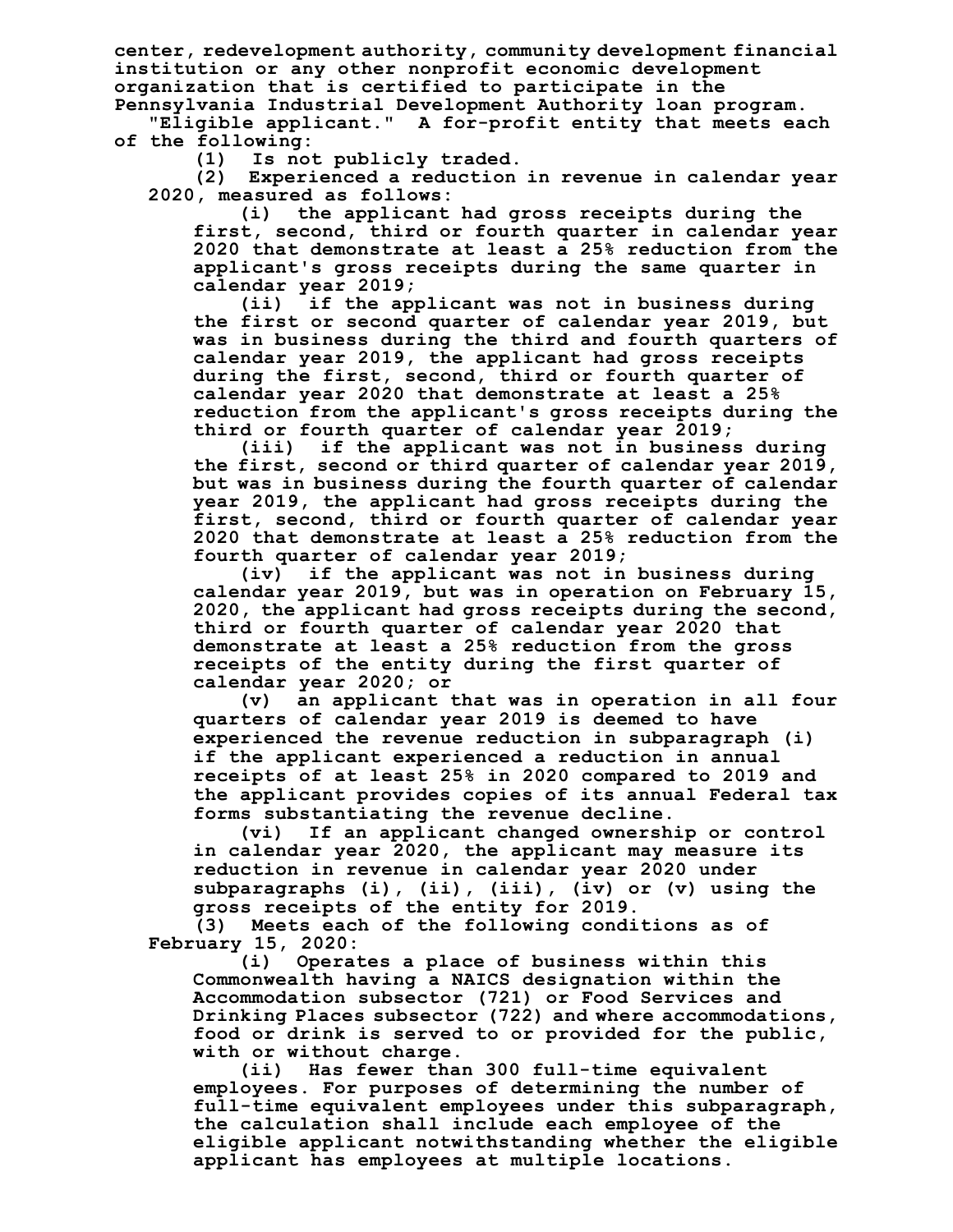**(iii) Has a maximum tangible net worth of not more than \$15,000,000 computed in accordance with generally accepted accounting principles.**

**"Eligible operating expense." An operating expense, including a payroll and nonpayroll expense, that is both ordinary and necessary. An ordinary expense is one that is common and accepted in an eligible applicant's industry. A necessary expense is one that is helpful and appropriate for an eligible applicant's trade or business. For purposes of determining an eligible operating expense, the following limitations shall apply:**

**(1) The operating expense must have been incurred between March 1, 2020, and June 15, 2021, or prior to submission of an application under subsection (b), whichever occurs first.**

**(2) For a mortgage obligation, the mortgage must have been in force before February 15, 2020.**

**(3) For rent, under lease agreements, the lease agreement must have been in force before February 15, 2020.**

**(4) For utility costs, service must have begun before February 15, 2020.**

**(5) If an existing mortgage obligation or lease agreement in force before February 15, 2020, is refinanced or restructured after February 15, 2020, the mortgage obligation or lease agreement is deemed to have been in force before February 15, 2020.**

**"Full-time equivalent employee." The quotient obtained by dividing the total number of hours for which employees were compensated for employment over the preceding 12-month period by 2,080.**

**"Gross receipts." Revenue in whatever form received or accrued, in accordance with the entity's accounting method, from whatever source, including from the sales of products or services, interest, dividends, rents, royalties, fees or commissions, reduced by returns and allowances. The term does not include the following:**

**(1) taxes collected for and remitted to a taxing authority if included in gross or total income, such as sales or other taxes collected from customers and excluding taxes levied on the concern or its employees;**

**(2) proceeds from transactions between a concern and its domestic or foreign affiliates; and**

**(3) amounts collected for another by a travel agent, real estate agent, advertising agent or conference management service provider.**

**"NAICS." A classification within the North American Industry Classification System developed for use by Federal statistical agencies for the collection, analysis and publication of statistical data related to the United States economy.**

**"Program." The County Block Grant - Hospitality Industry Recovery Program established under subsection (b).**

**Section 141-C. Emergency education relief to nonpublic schools. (a) Application and reporting.--From money appropriated for COVID Relief - GEER - Emergency Assistance to Nonpublic Schools during the 2020-2021 fiscal year, the following shall apply:**

**(1) The Department of Education shall provide to nonpublic schools that are eligible to apply for money under this section a notice and application which includes the appropriate uses of the money and any other information required. The notice and application shall be provided no later than 30 days after the Commonwealth receives the money from the Federal Government.**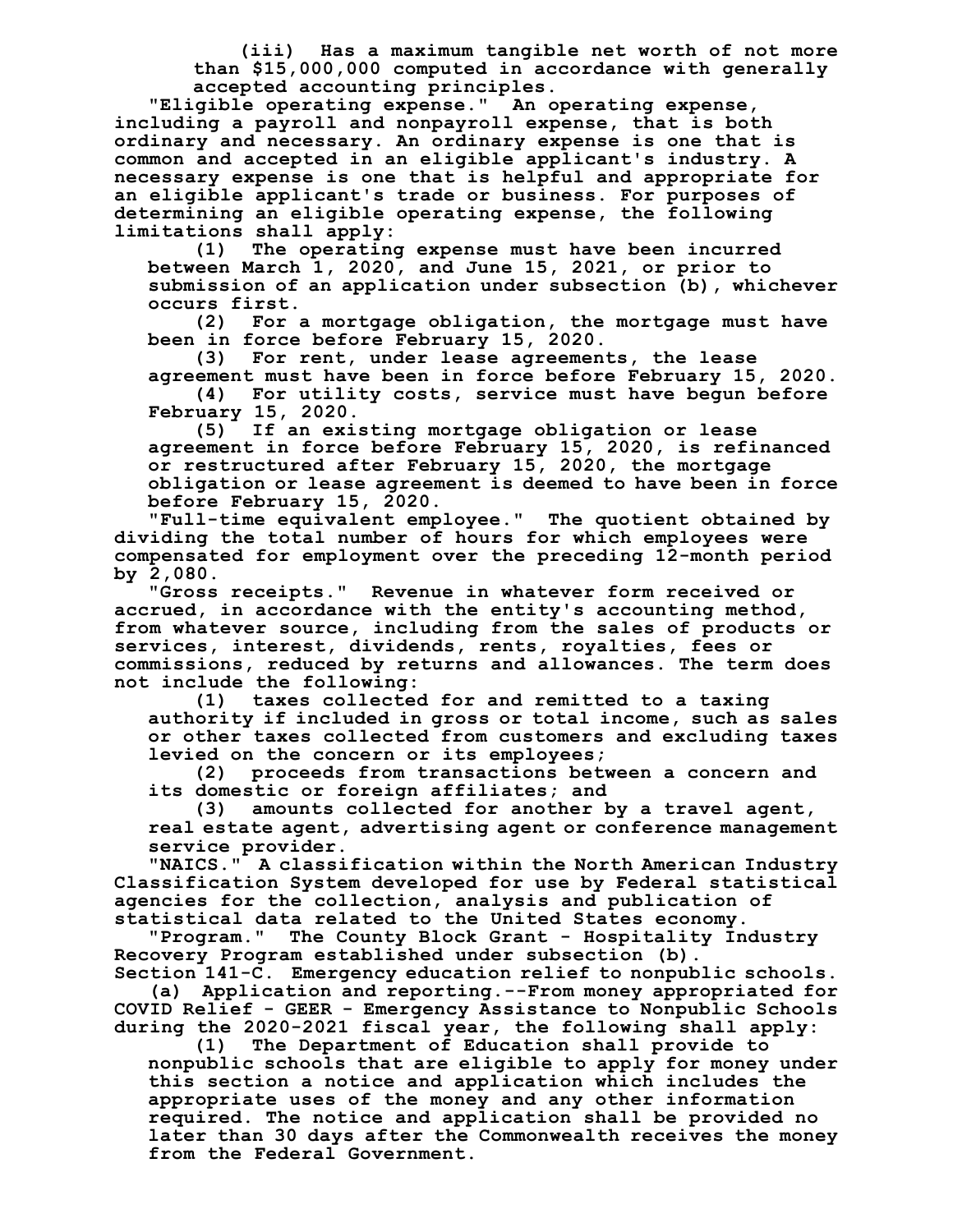**(2) The Department of Education shall approve or deny an application under this section no later than 30 days after the receipt of the application.**

**(3) The Department of Education may not apply additional eligibility criteria in addition to Federal law or Federal guidance.**

**(4) The Department of Education shall submit an interim report to the chairperson and minority chairperson of the Appropriations Committee of the Senate, the chairperson and minority chairperson of the Appropriations Committee of the House of Representatives, the chairperson and minority chairperson of the Education Committee of the Senate and the chairperson and minority chairperson of the Education Committee of the House of Representatives 90 days after an award of money is made under this section. The report shall include the number of approved and denied applications, the amount of each award and the intended uses of the money as stated in the applications.**

**(5) The Department of Education shall submit a final report to the chairperson and minority chairperson of the Appropriations Committee of the Senate, the chairperson and minority chairperson of the Appropriations Committee of the House of Representatives, the chairperson and minority chairperson of the Education Committee of the Senate and the chairperson and minority chairperson of the Education Committee of the House of Representatives by January 1, 2022.**

**The report shall include the number of approved and denied applications under this section, the amount of each award and the intended uses of the money as stated in the applications.**

**(b) Definition.--As used in this section, the term "GEER" means the Governor's Emergency Education Relief Fund described under section 312 of Title III of Division M of the Consolidated Appropriations Act, 2021.**

**Section 142-C. Emergency education relief to educational entities.**

**(a) General rule.--From money appropriated for COVID Relief - GEER during the 2020-2021 fiscal year, the following shall apply:**

**(1) The amount of \$20,000,000 shall be distributed to area career and technical schools as follows:**

**(i) Multiply the amount received by the area career and technical school from the secondary career and technical education subsidy under section 2502.8 of the act of March 10, 1949 (P.L.30, No.14), known as the Public School Code of 1949, for school year 2019-2020 by \$20,000,000.**

**(ii) Divide the product from subparagraph (i) by the sum of the amounts received by area career and technical schools from the secondary career and technical education subsidy under section 2502.8 of the Public School Code of 1949 for school year 2019-2020.**

**(2) (Reserved).**

**(3) The amount of \$8,075,000 shall be distributed to approved private schools , the chartered schools for the education of the deaf or the blind and the private residential rehabilitative institutions as follows:**

**(i) Multiply the 2019-2020 full-time equivalent enrollment of the approved private school , chartered school for the education of the deaf or the blind or private residential rehabilitative institution by \$8,075,000 .**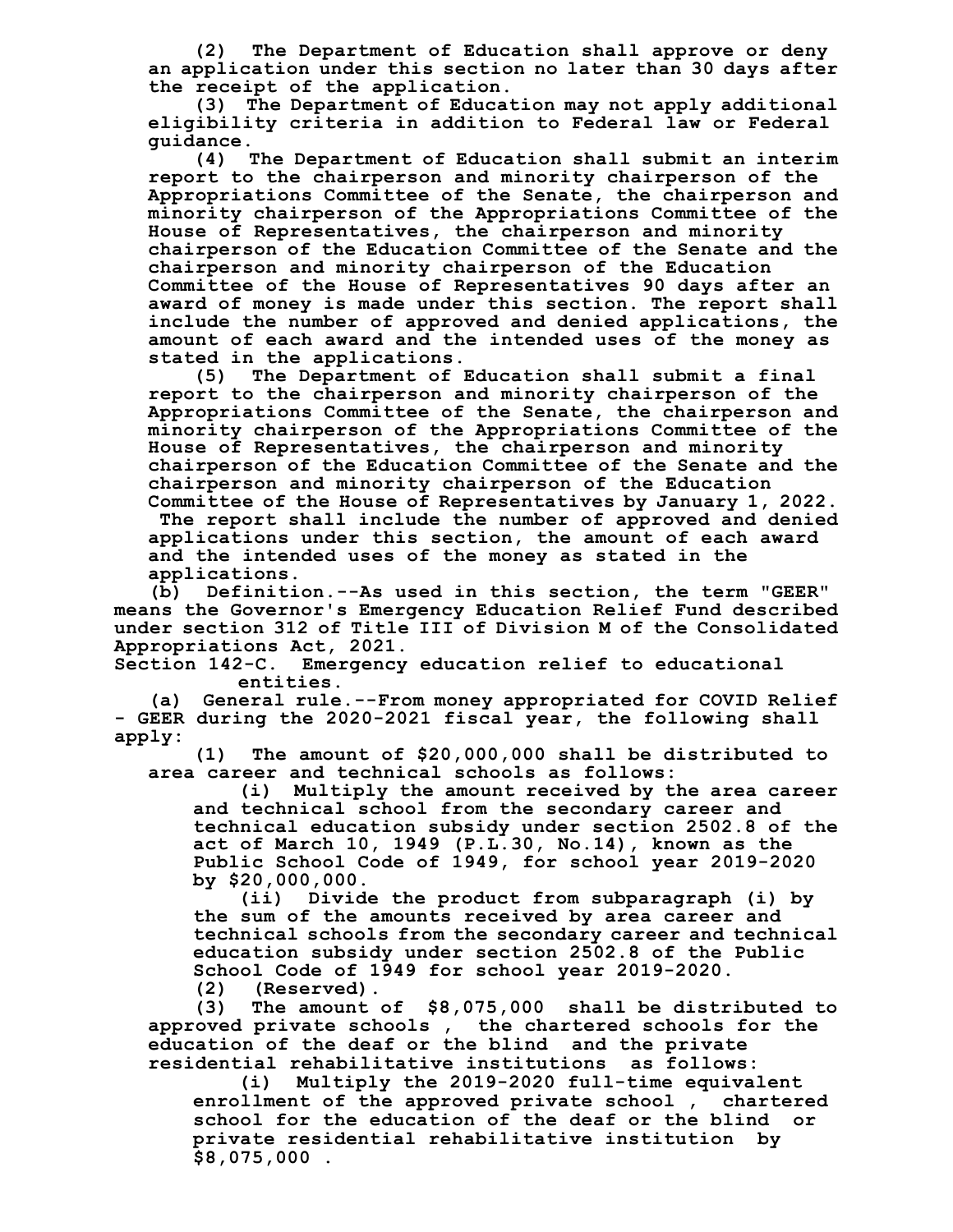**(ii) Divide the product from subparagraph (i) by the sum of the 2019-2020 full-time equivalent enrollment for all approved private schools , chartered schools for the education of the deaf or the blind and private residential rehabilitative institutions .**

**(4) The amount of \$5,000,000 shall be distributed to the State System of Higher Education to support the ongoing functionality of its member institutions as directed by the chancellor.**

**(5) The amount of \$14,000,000 shall be distributed to the community colleges as follows:**

**(i) Multiply the amount received by the community college from the Community College Subsidy under section 1913-A of the Public School Code of 1949 for fiscal year 2019-2020 by \$14,000,000.**

**(ii) Divide the product under subparagraph (i) by the sum of the amounts received by community colleges from the Community College Subsidy under section 1913-A of the Public School Code of 1949 for fiscal year 2019-2020.**

**(b) Definitions.--As used in this section, the following words and phrases shall have the meanings given to them in this subsection unless the context clearly indicates otherwise:**

**"Average Daily Membership." The sum of the average daily membership of an intermediate unit's component school districts.**

**"Full-time equivalent enrollment." The full-time equivalent enrollment as defined under section 1376 of the Public School Code of 1949 for an approved private school, the full-time equivalent enrollment as defined under section 1376.1 of the Public School Code of 1949 for a chartered school for the education of the deaf or the blind and the number of students enrolled under section 914.1-A of the Public School Code of**

**1949 for a private residential rehabilitative institution. "GEER." The Governor's Emergency Education Relief Fund as described under section 312 of Title III of Division M of the Consolidated Appropriations Act, 2021.**

Section 2. Subarticle J of Article I-C of the act is repealed:

[SUBARTICLE J

PENNSYLVANIA HOUSING FINANCE AGENCY Section 190-C. Definitions.

The following words and phrases when used in this subarticle shall have the meanings given to them in this section unless the context clearly indicates otherwise:

"Agency." The Pennsylvania Housing Finance Agency.

"Eligible landlord." An individual or entity owning a place of residence that leases the residence to an individual and that experienced a loss of rental income because the lessee became unemployed after March 1, 2020, or the lessee had their annual household income reduced by 30% or more due to reduced work hours and wages related to COVID-19. The loss of rental income must be at least 30 days past due.

"Lessee." An individual who leases a place of residence in which the individual will permanently reside.

Section 191-C. Mortgage and Rental Assistance Program.

(a) Establishment of program.--The agency shall establish the COVID Relief - Mortgage and Rental Assistance Grant Program.

(b) Purpose of the program.--The program shall receive applications from lessees, landlords, mortgagees and mortgagors and award grants to eligible landlords and mortgagees in accordance with this act.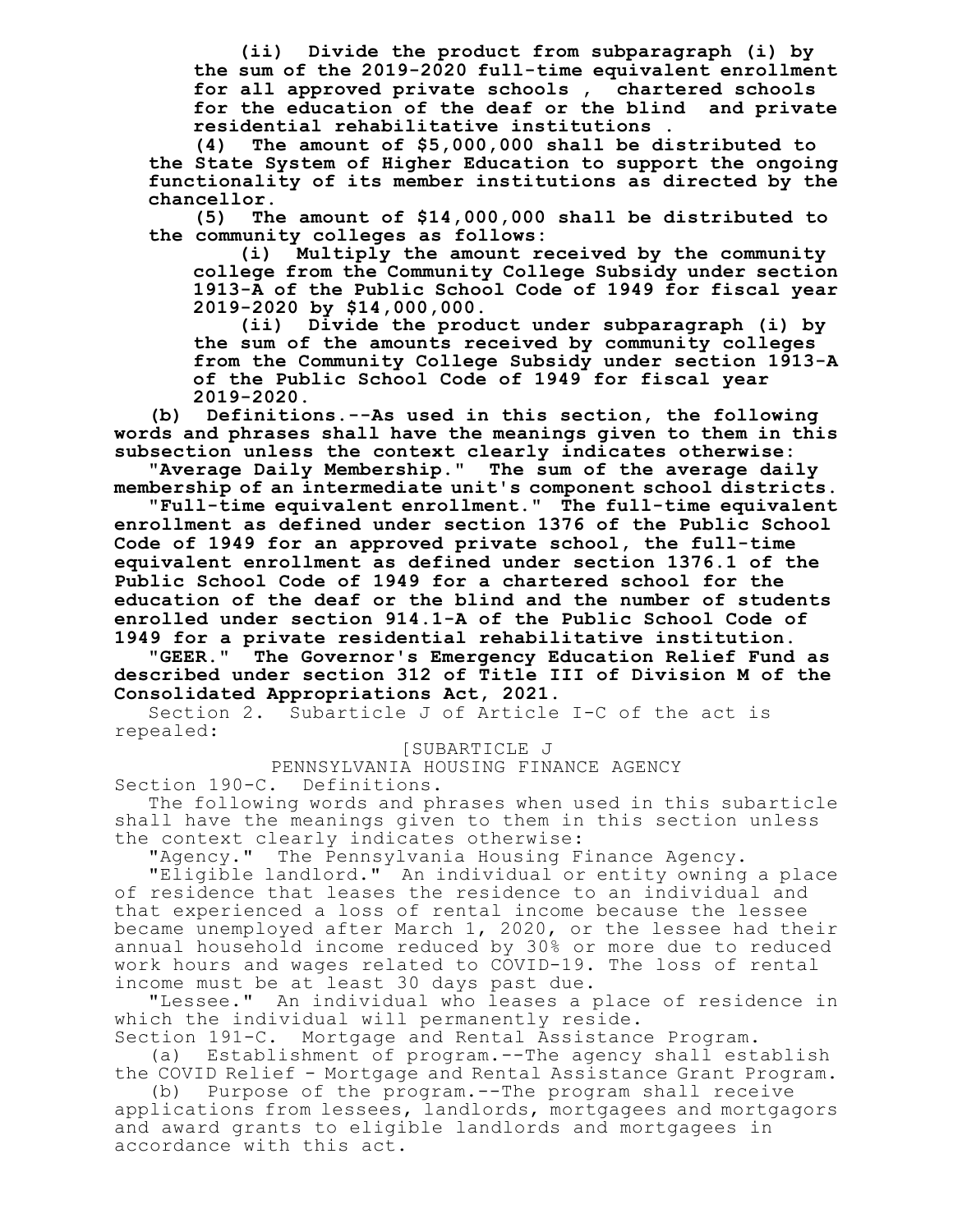(c) Use of funds.--Money appropriated to the Pennsylvania Housing Finance Agency for COVID Relief - Mortgage and Rental Assistance shall be used to make grants under this subarticle.

(d) Allocation.--The agency shall allocate a minimum of \$150,000,000 of the funds received for use under this subarticle for rental assistance grants.

(e) Guidelines.--The agency shall establish guidelines that are consistent with the provisions of this subarticle within 30 days of the effective date of this section. The guidelines shall be:

(1) submitted to the Legislative Reference Bureau for publication in the Pennsylvania Bulletin; and

(2) posted on the agency's publicly accessible Internet website.

(f) (Reserved).

(g) Program requirements.--The following shall apply:

(1) An eligible lessee, mortgagor, landlord or mortgagee shall submit to the agency the name of the lessee or mortgagor from whom rental or mortgage payments are sought, along with any additional information deemed necessary by the agency to carry out the agency's responsibilities under this section.

(2) Assistance may be awarded to lessors or mortgagees on behalf of lessees or mortgagors who became unemployed after March 1, 2020, or had their annual household income reduced by 30% or more due to reduced work hours and wages related to COVID-19.

(3) The agency shall develop an application for eligible lessees, mortgagors, landlords or mortgagees to apply for assistance under this section within 30 days of the effective date of this section. The application shall include an attestation by the landlord or mortgagee releasing the lessee or mortgagor of any remaining obligation for any past due or future rent or mortgage payment for which the agency pays the landlord or mortgagee. The application shall be made available and posted on the agency's publicly accessible Internet website and be in a form that can be completed and returned by the lessee, mortgagor, landlord or mortgagee electronically or through the United States mail. The deadline for submitting applications to the agency shall be September 30, 2020.

(4) The agency shall verify the name of the lessee or mortgagor with the Department of Labor and Industry's Bureau of Unemployment Compensation to ensure the lessee or mortgagor became unemployed after March 1, 2020.

(5) The agency shall require any applicant seeking assistance based on reduced work hours or wages related to the coronavirus pandemic to submit information verifying such information.

(6) The agency shall make payments only to lessors or mortgagees.

(7) The agency shall make payments only on behalf of households with an annualized current income of no more than the upper limit of "median income" as defined in guidelines published annually by the United States Department of Housing and Urban Development.

(8) The agency shall notify each lessee or mortgagor of the amount of payment made to the landlord or mortgagee on the lessee's or mortgagor's behalf.

(9) The agency shall make payments as follows:

(i) For rental assistance, an amount equal to 100% of the lessee's monthly rent, not to exceed \$750 per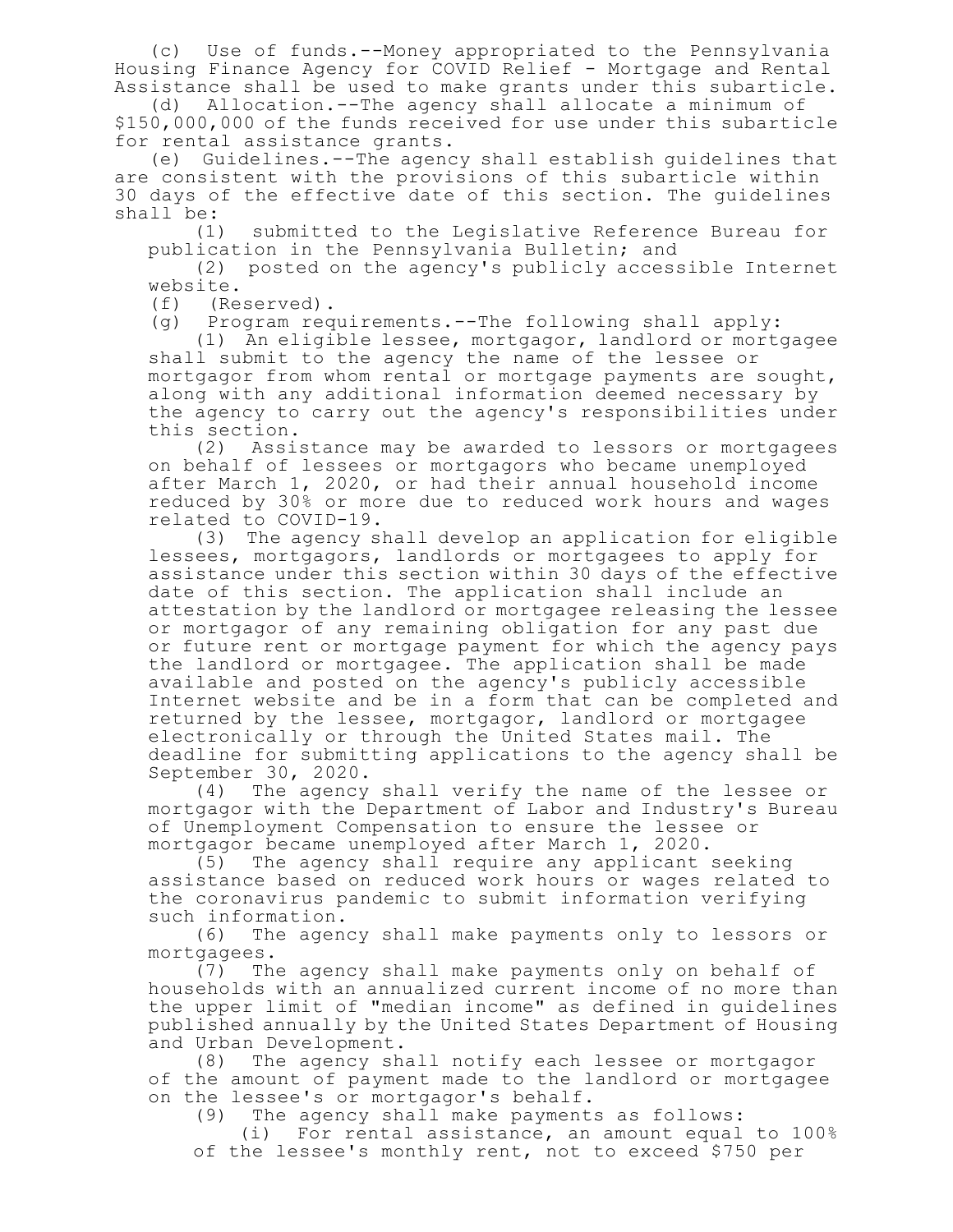month, for each month for which assistance is sought for a maximum of six months. Payments shall be made no later than November 30, 2020.

(ii) For mortgage assistance, an amount equal to 100% of the mortgagor's monthly mortgage, not to exceed \$1,000 per month, for each month for which assistance is sought for a maximum of six months. Payments shall be made no later than November 30, 2020.

(h) Report.--By December 31, 2020, the agency shall issue a report to the chairperson and minority chairperson of the Appropriations Committee of the Senate and the chairperson and minority chairperson of the Appropriations Committee of the House of Representatives and post the report on the agency's publicly accessible Internet website. The report shall include the following information:

(1) The total number of landlords who applied for assistance under this section.

(2) The total number of mortgagees who applied for assistance under this section.

(3) The total amount of assistance that was sought.

(4) The average amount of assistance that was applied for under this section.

(5) The average amount of assistance that was provided under this section.

(6) The total number of landlords and mortgagees who received assistance under this section by county.

(7) The value of payments made by the agency under this section by county.]

Section 3. The act is amended by adding an article to read: **ARTICLE I-D**

## **RENTAL AND UTILITY ASSISTANCE GRANT PROGRAM Section 101-D. Definitions.**

**The following words and phrases when used in this article shall have the meanings given to them in this section unless the context clearly indicates otherwise:**

**"Consolidated Appropriations Act, 2021." The Consolidated Appropriations Act, 2021 (Public Law 116-260, 134 Stat. 1182).**

**"Department." The Department of Human Services of the Commonwealth.**

**"Program." The Rental and Utility Assistance Grant Program established under section 102-D.**

**"Utilities." Includes separately stated electricity, gas, water and sewer, trash removal and energy costs, such as fuel oil. Telecommunications services, such as telephone, cable and Internet, delivered to the rental dwelling are not considered to be utilities.**

**Section 102-D. Rental and Utility Assistance Grant Program.**

**(a) Establishment.--The Rental and Utility Assistance Grant Program is established within the department. The program shall provide the following services to eligible individuals:**

**(1) Rental assistance, including the following:**

- **(i) Rent.**
- **(ii) Rental arrears.**

**(iii) Utilities and home energy costs.**

**(iv) Utilities and home energy cost arrears.**

**(v) Other expenses related to housing incurred due, directly or indirectly, to COVID-19, to the extent permitted by Federal law.**

**(2) Housing stability services, including case management and other services intended to keep households stably housed.**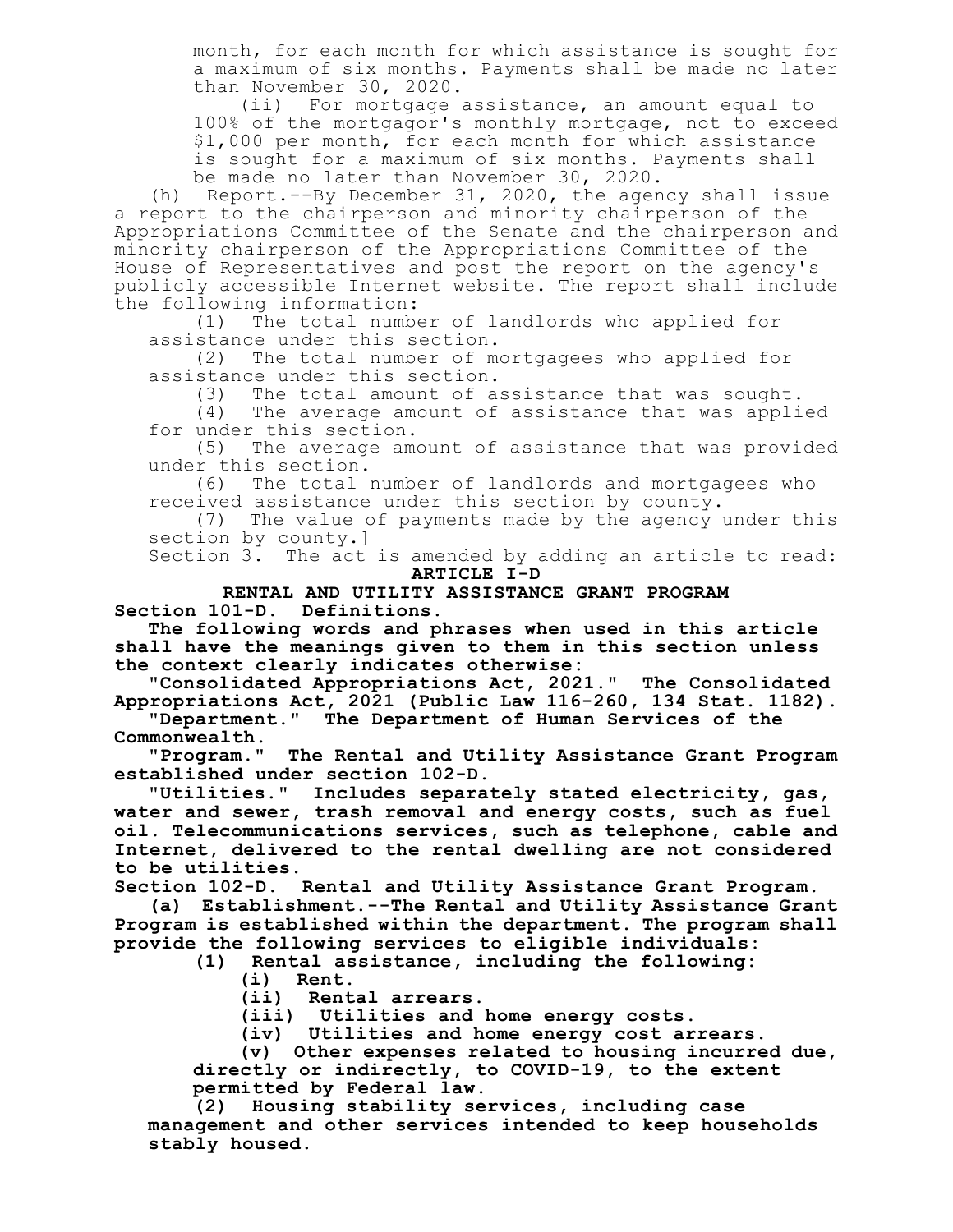**(b) County.--Each county is eligible to participate in the program. The following shall apply:**

**(1) Grant funds received by a county under this article shall be used for the provision of services under subsection (a). To the extent permitted by Federal law, associated administrative costs and housing stability services shall not exceed 9.09% of the amount of the grant funds. Not more than 5% of the grant funds shall be utilized to cover the costs of administering the program.**

**(2) A county may not use the grant funds received as the non-State match for other State funds, programs or grants.**

**(3) Counties that participate in the Human Services Block Grant Program under Article XIV-B of the act of June 13, 1967 (P.L.31, No.21), known as the Human Services Code, must use the funds for eligible services under this article. (c) Distribution.--Grant funds shall be distributed as**

**follows: (1) From money appropriated for the program, each county shall receive an amount equal to the population proportion amount as determined by paragraphs (3) and (4). For purposes**

**of this paragraph, a county's population shall be equal to the published estimate by the United States Census Bureau Population Estimates Program for calendar year 2019.**

**(2) The department shall distribute funding to counties before April 1, 2021, or 30 days after the effective date of this section, whichever is sooner.**

**(3) For the purposes of this subsection, the population proportion shall be determined as follows:**

**(i) the population estimate of the county; divided by**

**(ii) the sum of the population estimates of all counties.**

**(4) Counties shall receive a disbursement in an amount necessary so that the total disbursement to a county is determined as follows:**

**(i) Add:**

**(A) the amount of money received by the Commonwealth from the Federal Government for emergency rental assistance under the Consolidated Appropriations Act, 2021; and**

**(B) the amount of money paid directly by the Federal Government to units of local governments for emergency rental assistance under the Consolidated Appropriations Act, 2021.**

**(ii) Multiply:**

**(A) the county's population proportion; and**

**(B) the sum under subparagraph (i).**

**(5) An amount equal to a disbursement received by a county directly from the Federal Government for rental assistance through the Consolidated Appropriations Act, 2021 shall be deducted from the amount calculated under paragraph**  $\begin{array}{c} (4) \\ (d) \end{array}$ 

**(d) Human Services Block Grant Program.--Funds received by a county under the program may not be included in the**

**calculation of the allocation of funds under the Human Services Block Grant Program under section 1405-B of the Human Services Code.**

**(e) Reduction of obligations.--The following shall apply:**

**(1) Any payments received by the landlord or a utility service provider from a payment made under this section shall**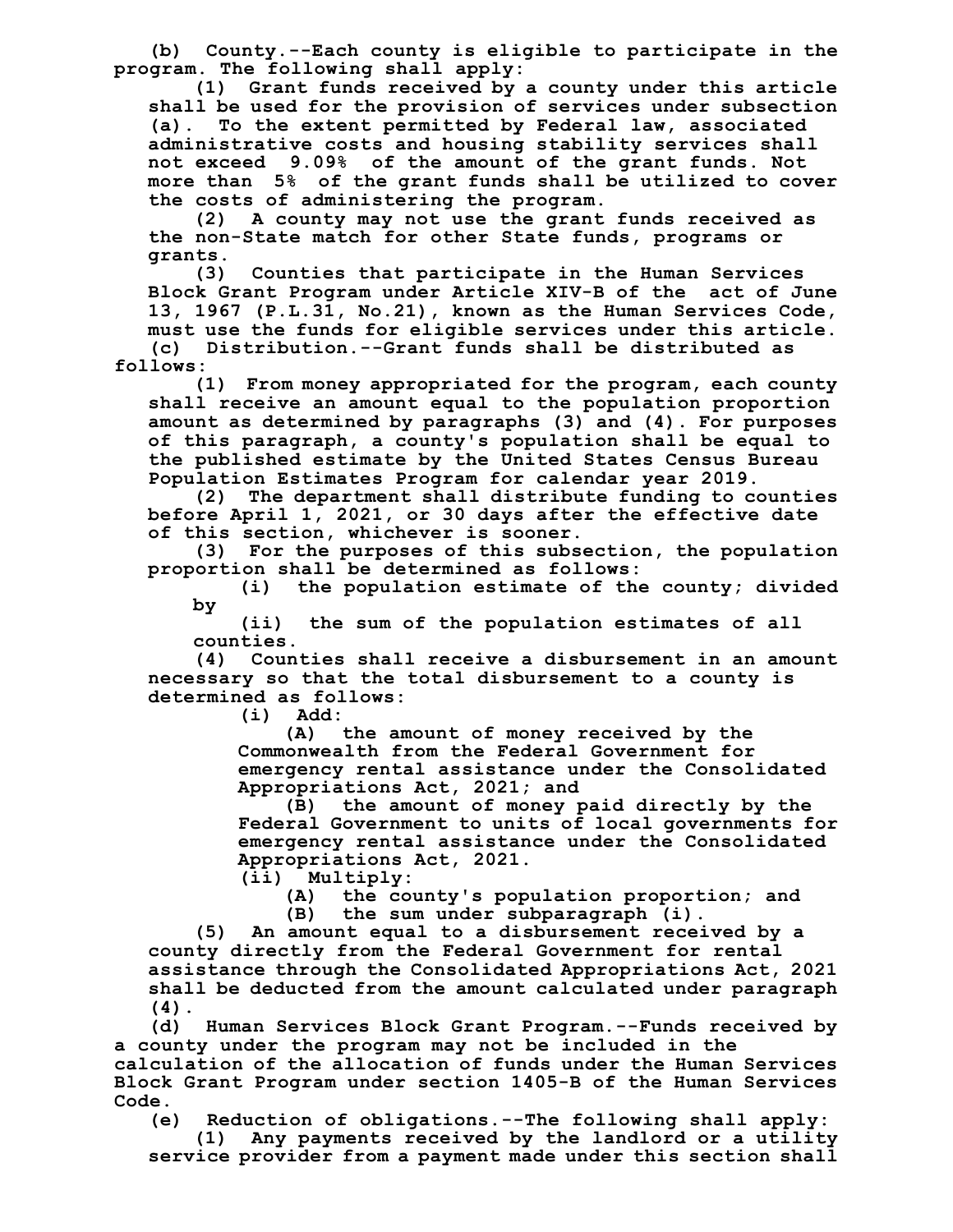**be used to reduce the amount of the tenant's obligation to the landlord or utility service provider.**

**(2) A landlord or utility service provider shall not be required to waive any outstanding obligations for rent or utility payments as a condition to participate in the program.**

**(3) Except as provided under paragraph (4), amounts provided for rent, rental arrears, utilities and home energy costs and utility and home energy cost arrears shall be made to the lessor or utility on behalf of an applicant.**

**(4) If a landlord or utility service provider refuses to participate in the program, a payment received by an individual must be forwarded to the landlord or utility service provider to reduce the tenant's obligation.**

**(f) Transfer prohibited.--The department shall use funding from the program only for the purpose of services provided under subsection (a) provided for under the Consolidated Appropriations Act, 2021. The funding may not be transferred to other programs within the department.**

**Section 103-D. Department.**

**(a) Powers and duties.--The department shall have the power and duty to:**

**(1) Implement and administer the program in accordance with Federal law. The department shall compile and transmit any information necessary to implement the program and comply with programmatic and eligibility requirements under Federal law and Federal guidance. The department is prohibited from placing any additional stipulations on counties that are in addition to this article, Federal law or Federal guidance. If a county fails to participate in the program or if funds are not expended within the time requirements of this article, the department may administer the services of the program.**

**(2) Monitor county governments' administration of the grant to ensure compliance with Federal and State requirements.**

**(3) Allocate and disburse grant funds to counties.**

**(4) Require counties to submit reports containing information required by the department and as necessary for compliance with the Consolidated Appropriations Act, 2021 in the form and by the deadline prescribed by the department. The department shall develop an application to participate in the program.**

**(5) Monitor, inspect or audit the financial, operating and accounting records of a county agency or contracted entity that receives grant funds, if deemed necessary by the department.**

**(6) Withhold, recover or reduce grant funds of a county agency or contracted entity determined to have administered the program in violation of Federal or State requirements.**

**(7) Recoup and reallocate unobligated grant funds as identified by the county of a county agency or contracted entity, as provided under section 105-D. The reallocation shall be based upon the counties that identified a shortfall and prorated based upon the 2019 census population to the extent of a county's identified shortfall.**

**(7.1) prepare a monthly consolidated report with information from all counties submitted under section 104-D(4) and shall submit the report on a monthly basis to the chairperson and minority chairperson of the Appropriations Committee of the Senate and the chairperson**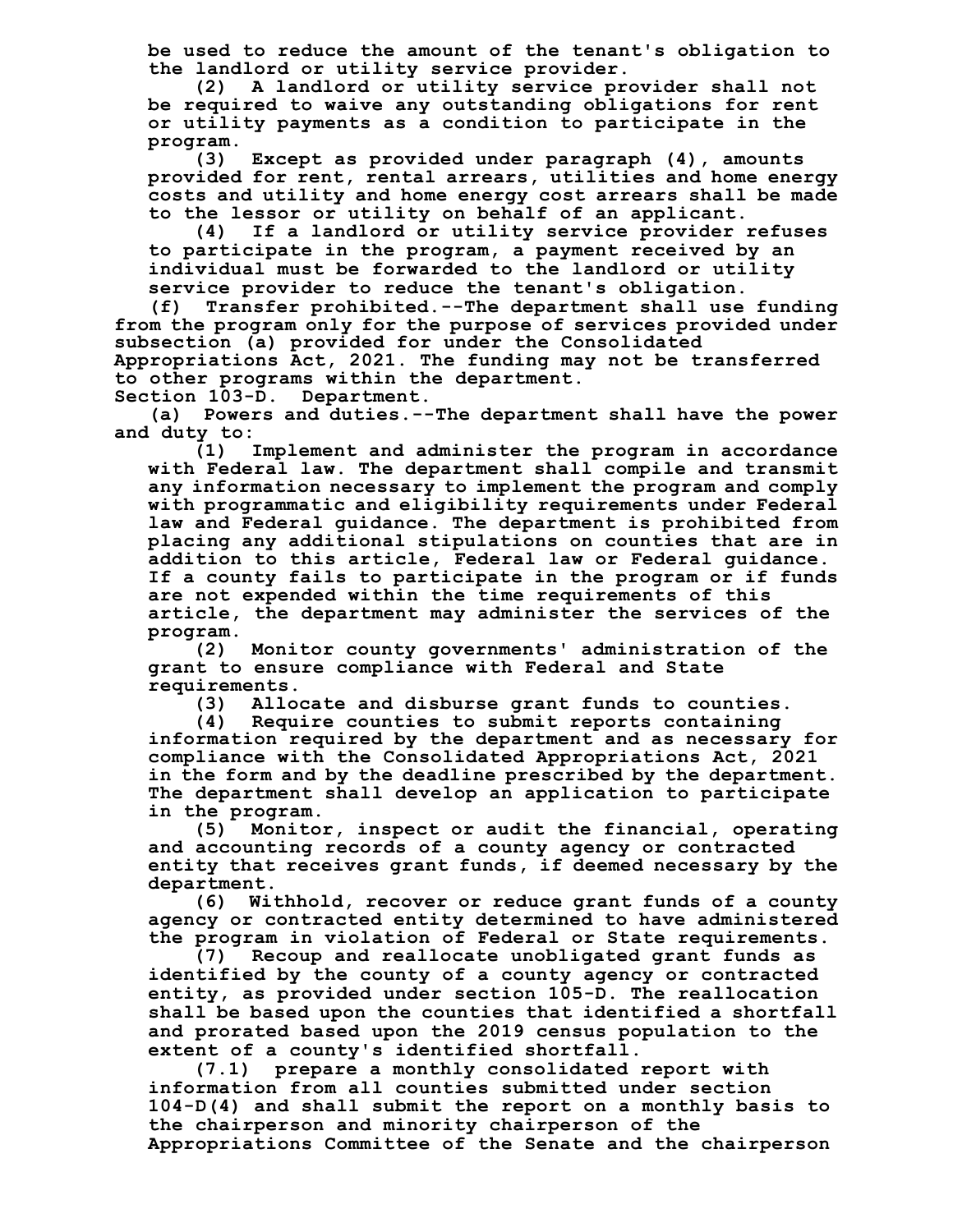**and minority chairperson of the Appropriations Committee of the House of Representatives. The report shall also be posted and maintained on the department's publicly accessible Internet website.**

**(8) By March 31, 2022, issue a report to the chairperson and minority chairperson of the Appropriations Committee of the Senate and the chairperson and minority chairperson of the Appropriations Committee of the House of Representatives and shall post the report to the department's publicly accessible Internet website. The report shall include the following information:**

**(i) The total amount of funds received by a county.**

**(ii) The total amount of funds spent by a county for services under section 102-D(a).**

**(iii) The total amount of excess funding or shortfall identified by a county as of December 31, 2021.**

**(iv) The total number of households that applied**

**for assistance. (v) The total number of households that received assistance.**

**(vi) The total amount of funding sought by services under section 102-D(a).**

**(vii) The total amount of assistance provided by services under section 102-D(a) .**

**(viii) An itemization of all expenditures for administrative costs.**

**(b) Costs.--To the extent permitted by Federal law, the department may utilize an amount not to exceed 1% of the amount appropriated to cover the costs associated with the administration of the program.**

**Section 104-D. Counties.**

**The local county officials of each county government participating in the program shall have the power and duty to:**

**(1) Administer and disburse grant funds for the provision of rental and utility assistance and housing stability services in accordance with this article, information from the department and Federal requirements.**

**(2) Establish or maintain, in agreement with another county, local collaborative arrangements for the delivery of rental and utility assistance and housing stability services.**

**(3) Determine and redetermine, in accordance with the information provided by the department, whether a person is eligible to participate in the program, subject to appeal under 2 Pa.C.S. Ch. 5 Subch. B (relating to practice and procedure of local agencies).**

**(4) Submit monthly reports, which shall include identified excess or insufficient funding and an itemization of expenditures for administrative costs. The reports shall be subject to audit as determined by the department. Section 105-D. Reallocation of grants.**

**(a) Obligated funds.--Counties must certify to the department by July 31, 2021:**

**(1) Whether the county has obligated 65% of its grant funds under section 102-D(c).**

**(2) The amount of funding that is expected to be obligated for the period August 1, 2021, through December 31, 2021, along with projections of any excess funding or a funding shortfall through December 31, 2021.**

**(b) Time.--If the county certifies that excess funds will remain on December 31, 2021, beginning August 15, 2021, the**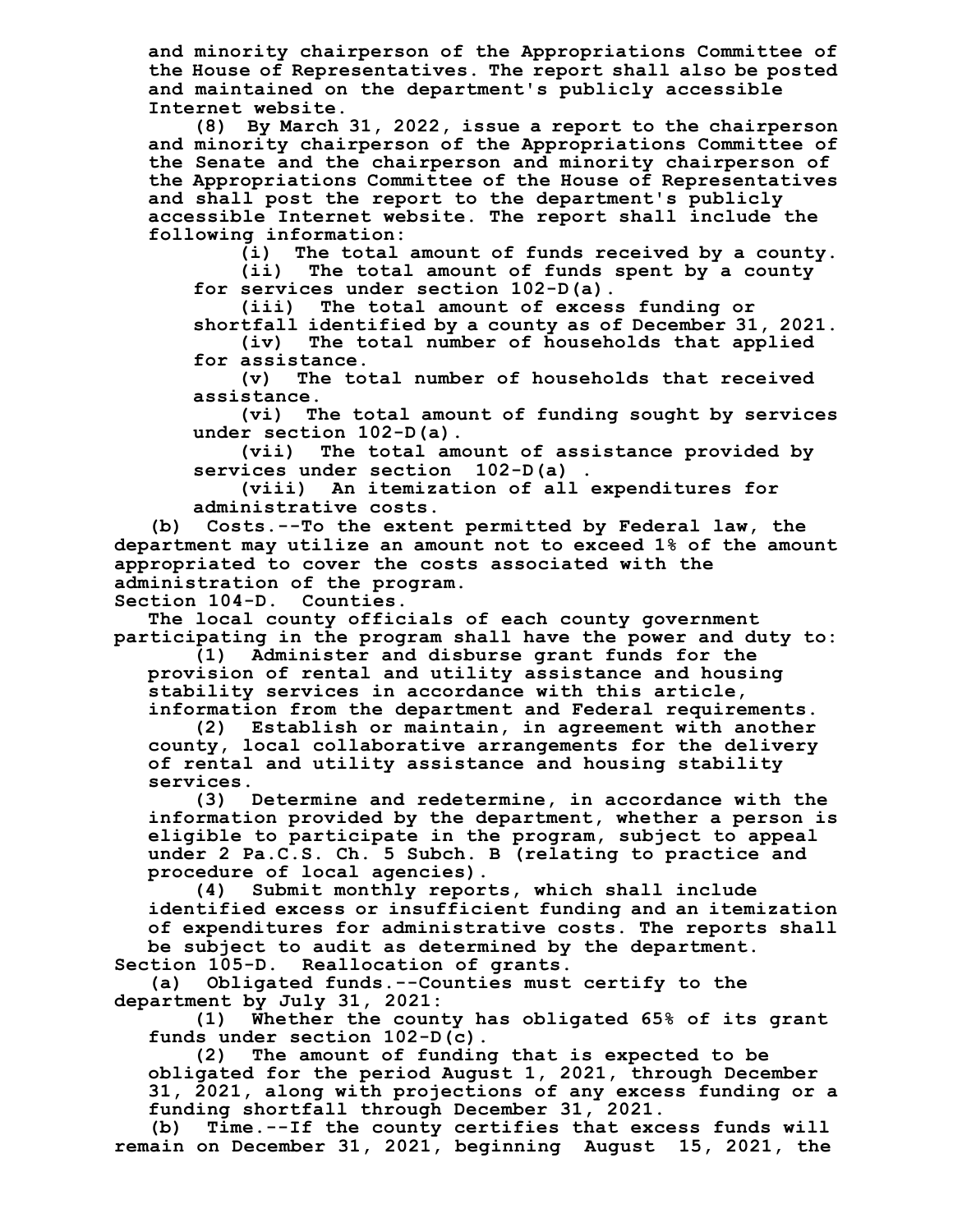**department may recoup and reallocate excess funding to other counties that have demonstrated a funding shortfall. Any funding shall be reallocated by the department according to the reallocation methodology under section 103-D(a)(7).**

**(c) Additional allocation.--If the Commonwealth receives an additional allocation under the Consolidated Appropriations Act, 2021, as a result of other states not having met their threshold under Federal law, the department shall distribute reallocated funding to counties who have obligated at least 65% of their initial allocation by July 31, 2021, according to the reallocation methodology under section 103-D(a)(7) and have certified a shortfall demonstrating additional need under subsection (a)(2).**

Section 4. Subarticle D of Article XVII-A.1 of the act is amended by adding a section to read:

**Section 1738-A.1. Workers' Compensation Security Fund transfer to COVID-19 Response Restricted Account.**

**Any amount transferred from the Workers' Compensation Security Fund under section 1726-M(e) which is not deposited under section 134-C(c) shall be repaid to the Workers' Compensation Security Fund by July 1, 2029. If the Commonwealth receives a payment of at least \$145,000,000 from the Federal Government for the mitigation of general revenue losses incurred as a result of the public health emergency with respect to the Coronavirus Disease 2019, \$145,000,000 of the payment shall be used to repay the Workers' Compensation Security Fund within 180 days of receipt from the Federal Government.**

Section 5. Section 1726-M of the act is amended by adding a subsection to read:

Section 1726-M. Fund transfers. \* \* \*

**(e) Transfers to COVID-19 Response Restricted Account.--From funds deposited in the Workers' Compensation Security Fund, \$145,000,000 shall be transferred into the COVID-19 Response Restricted Account.**

Section 5.1. The following shall apply:

(1) The addition of section 104-A(a) of the act shall apply to the taxable year in which a loan under section 104-A(a)(1) of the act was forgiven.

(2) The addition of section 104-A(b) of the act shall apply to a taxable year in which a payment under section 104-A(b) of the act is received.

Section 6. Appropriations are as follows:

(1) The sum of \$145,000,000 of amounts transferred under section 1726-M(e) of the act is appropriated to the Department of Community and Economic Development for fiscal year 2020-2021 from the COVID-19 Response Restricted Account for COVID Relief - County Block Grant - Hospitality Industry Recovery Program for the purpose of awarding grants under section 134-C of the act.

(2) The following Federal amounts are appropriated on a continuing basis from the COVID-19 Response Restricted Account to the Department of Education:

(i) The sum of \$150,023,000 is appropriated to the Department of Education for the purpose of COVID Relief - GEER - Emergency Assistance to Nonpublic Schools for distribution in accordance with section 141-C of the act.

(ii) The sum of \$47,075,000 is appropriated to the Department of Education for the purpose of COVID Relief - GEER for distribution in accordance with section 142-C of the act.